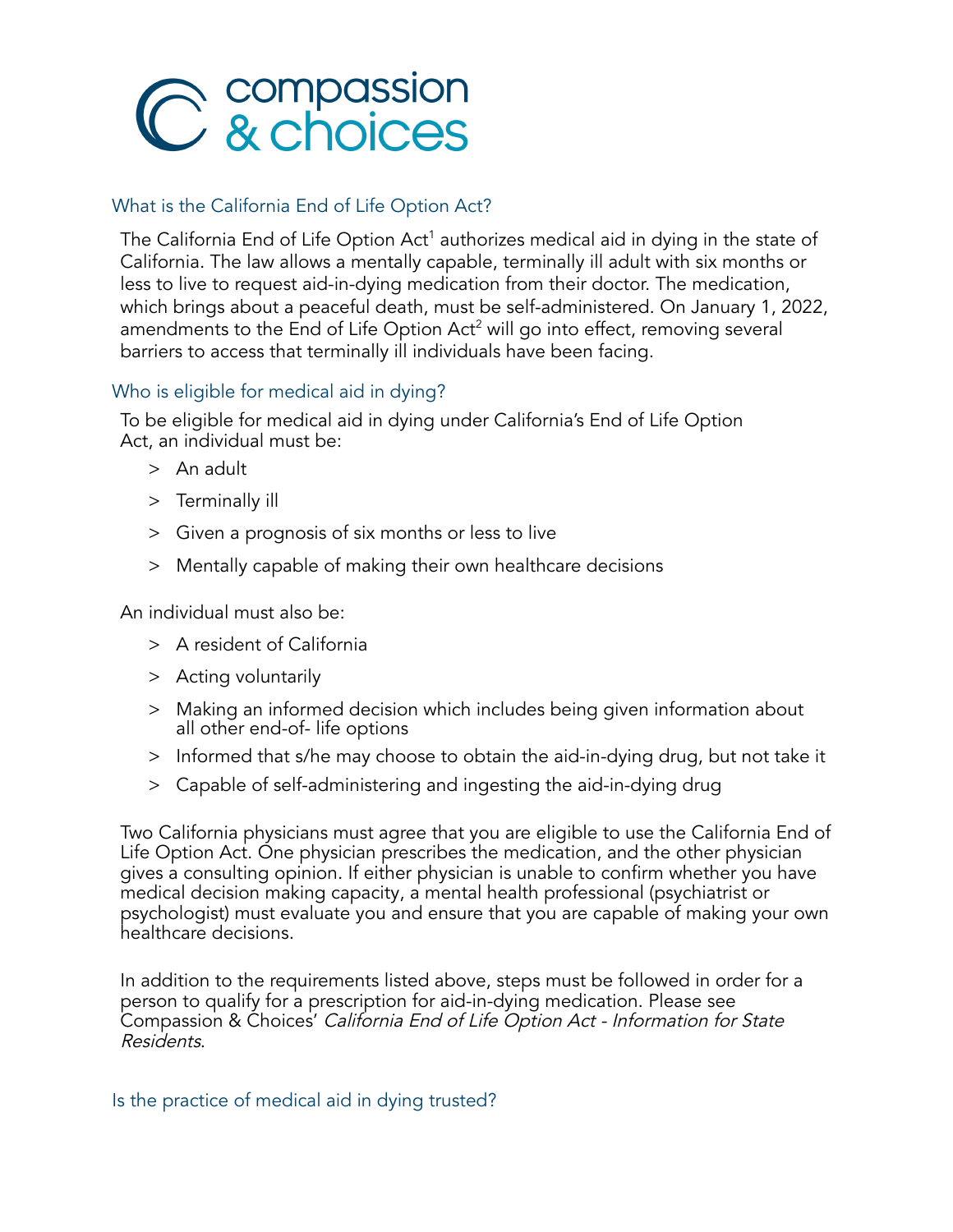# C & choices

Yes. Medical aid in dying is a trusted medical practice.The eligibility requirements ensure that only mentally capable, terminally ill adults with six months or less to live are able to request and obtain aid-in-dying medication. In California, the law specifically states that no person can qualify for aid-in-dying medication based solely on disability or age.

In the 24 years of experience since the law was first enacted in Oregon and decades of combined evidence from the laws passed in other jurisdictions, there has not been a single instance of documented abuse. In Oregon, end-of-life care has improved overall since its medical aid in dying law was implemented in 1997, in large part because it encourages conversations about end-of-life care between people and their doctors. Over two decades of rigorously observed and documented experience in Oregon shows us the law has worked as intended, with none of the problems opponents predicted.

#### How does the public feel about medical aid in dying?

The American public consistently supports medical aid in dying by large majorities in independent national and state surveys. Polling outlets such as the California Healthcare Foundation (75% support in November 2019) report strong support for medical aid in dying.

#### How does the medical profession feel about medical aid in dying?

A 2020 Medscape survey of 5,000 doctors found that a majority of physicians (55%) support a terminally ill patient's decision to end their life. $^3$  In California, the End of Life Option Act and the improvements to the law were endorsed by more than 120 organizations including the American Nurses Association/California, California Psychological Association and California Primary Care Association. Additionally, a growing number of state and national healthcare professional organizations accept medical aid in dying as an end-of-life option for mentally capable, terminally ill adults including the California Medical Association, the American Public Health Association and the American Association of Hospice & Palliative Medicine.

# What can I do to make sure my doctor will support me if I ever want to access medical aid in dying?

Ask your doctor and medical providers now whether they will support your end-of-life choices, including medical aid in dying. This will encourage your medical providers to listen to your priorities and determine whether they are prepared to provide you with your treatment of choice in the future. If your medical providers are unable or unwilling to support your end-of-life choices, you always have the option to change your care to a healthcare team that puts your wishes first. If your doctor is unable or unwilling to support your decision to obtain a prescription for aid in dying medication, they must: inform you of their inability or unwillingness, document the date of your request for aid in dying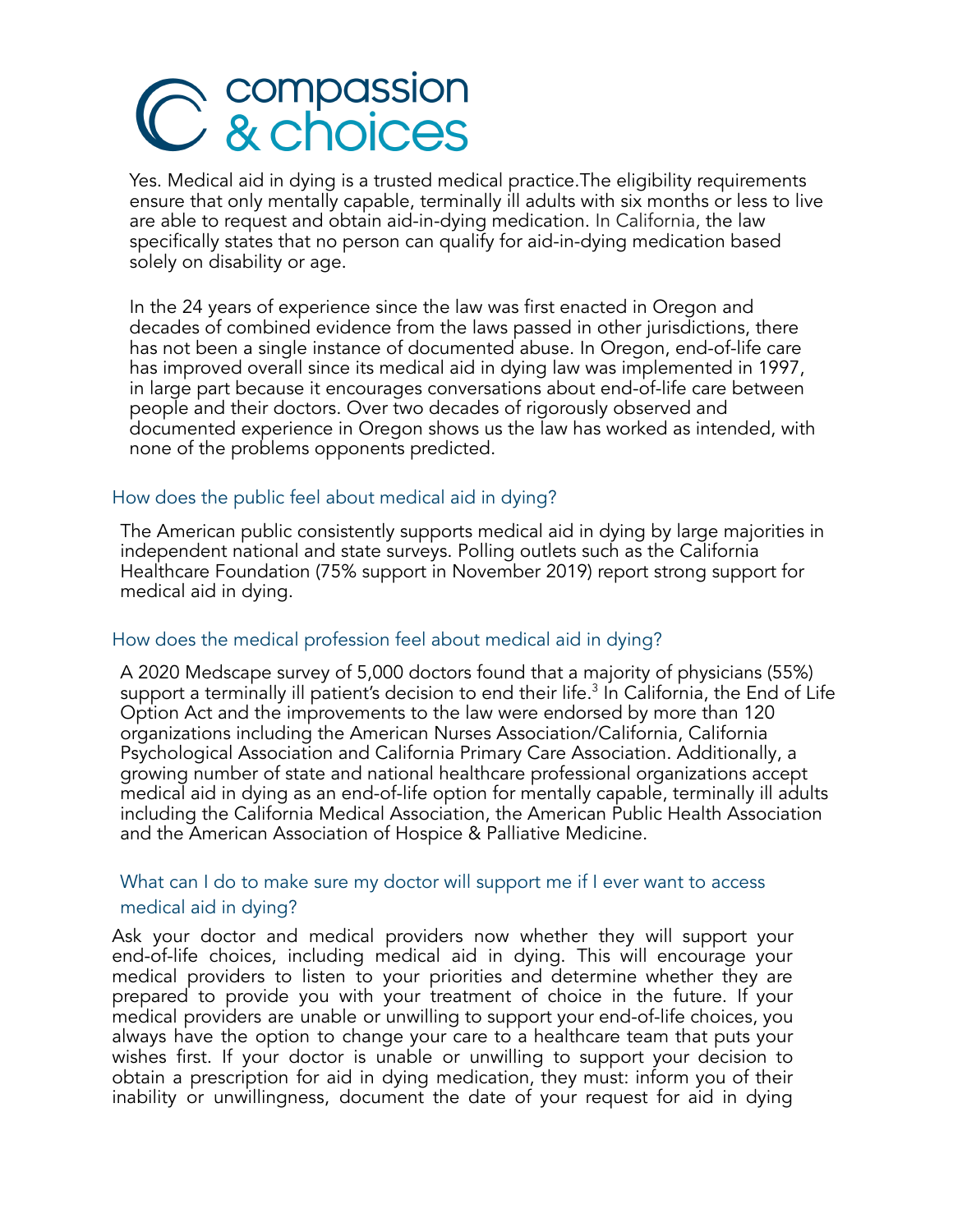# C & choices

medication and their stated inability or unwillingness to carry our your request in your chart, and transfer your medical records upon your request. Our **[Finding](https://compassionandchoices.org/resource/finding-a-partner-doctor/) a** [Partner](https://compassionandchoices.org/resource/finding-a-partner-doctor/) Doctor brochure may be helpful.

# My doctors want to better understand medical aid in dying; where can they learn more?

Doctors can call Compassion & Choices' Doc2Doc consultation line at 800-247-7421 for a free, confidential consultation and information on end-of-life care with our medical directors who have extensive medical aid-in-dying experience.

# How long does the process take to request and obtain the aid-in-dying medication?

The process to request and obtain aid-in-dying medication can be a lengthy one (and may not be successful) if you do not have a supportive healthcare team. Individuals who are going through the process to obtain a prescription must go through a multi-step process, which includes at least two doctor visits and a 48 hour waiting period. Therefore, it is very important for individuals who may want to access the law to talk to their doctors early.

#### If I qualify for medical aid in dying and receive a prescription, where can I take the medication?

Most people who choose the option of medical aid in dying prefer to take the medication at home. The law states that patients should be counseled on not taking the medication in a public place. However, it is important to note that a hospital is not considered a public place. Should a person want to take the medication in a hospital, they should speak with their medical provider about doing so.

#### Are there other resources available to learn more about medical

#### aid in dying?

You can call Compassion & Choices End-of-Life Consultation at 1-800-247-7421 ext. 2 or visit [http://www.EndOfLifeOption.org](http://www.endoflifeoption.org/) for more information and resources.

#### Do all doctors have to participate in medical aid in dying?

No. Doctors and medical providers are not required to participate, so it is important to ask your healthcare team whether they will support your end-of-life choices. Some